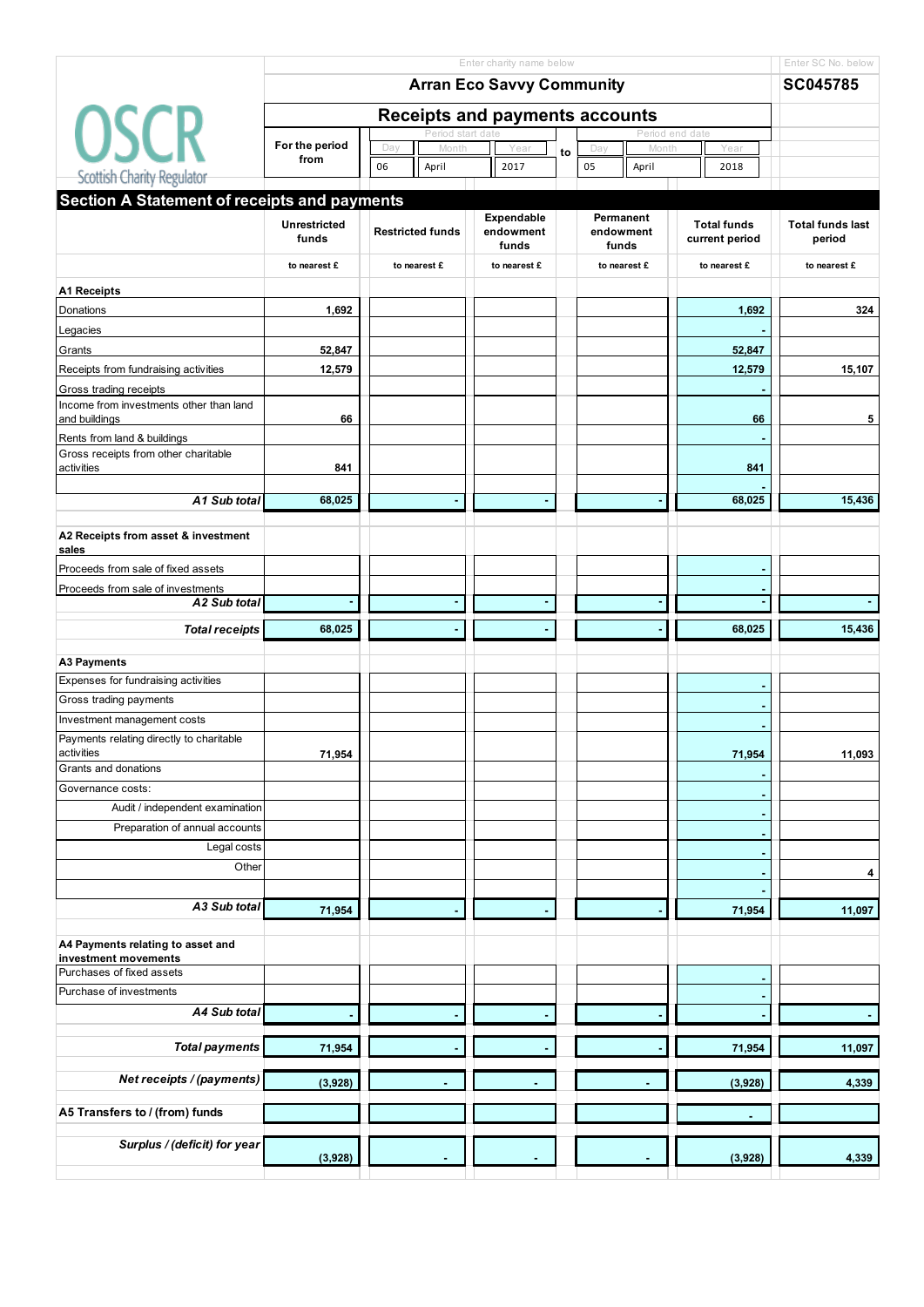|                                        | <b>Arran Eco Savvy Community</b>                              |                              |                         |                                 |                        | SC045785                        |                                    |
|----------------------------------------|---------------------------------------------------------------|------------------------------|-------------------------|---------------------------------|------------------------|---------------------------------|------------------------------------|
| <b>Section B Statement of balances</b> |                                                               | <b>Unrestricted</b><br>funds | <b>Restricted funds</b> | Expendable<br>endowment funds   | Permanent<br>endowment | <b>Total current</b><br>period  | <b>Total last period</b>           |
| Categories                             | Details                                                       | to nearest £                 | to nearest £            | to nearest £                    | funds<br>to nearest £  | to nearest £                    | to nearest £                       |
| <b>B1 Cash funds</b>                   | Cash and bank balances at start of year                       | 12,258                       |                         |                                 |                        | 12,258                          | 7,919                              |
|                                        | Surplus / (deficit) shown on receipts and<br>payments account | (3,928)                      |                         |                                 |                        | (3,928)                         | 4,339                              |
|                                        |                                                               |                              |                         |                                 |                        |                                 |                                    |
|                                        |                                                               |                              |                         |                                 |                        | $\blacksquare$                  |                                    |
|                                        | Cash and bank balances at end of year                         | 8,330                        | $\blacksquare$          |                                 |                        | 8,330                           | 12,258                             |
|                                        | (Agree balances with receipts and payments<br>account(s))     | 3,928                        |                         |                                 |                        | 3,928                           | 4,339                              |
|                                        | Details                                                       |                              |                         | Fund to which asset belongs     |                        | <b>Market valuation</b>         | Last year                          |
| <b>B2</b> Investments                  |                                                               |                              |                         |                                 |                        | to nearest £                    | to nearest £                       |
|                                        |                                                               |                              |                         |                                 |                        |                                 |                                    |
|                                        |                                                               |                              |                         |                                 |                        |                                 |                                    |
|                                        |                                                               |                              |                         |                                 |                        |                                 |                                    |
|                                        |                                                               |                              |                         |                                 | Total                  |                                 |                                    |
|                                        |                                                               |                              |                         |                                 |                        |                                 |                                    |
|                                        | Details                                                       |                              |                         | Fund to which asset belongs     | Cost (if available)    | Current value (if<br>available) | Last year                          |
| <b>B3 Other assets</b>                 |                                                               |                              |                         |                                 | to nearest £           | to nearest £                    | to nearest £                       |
|                                        |                                                               |                              |                         |                                 |                        |                                 |                                    |
|                                        |                                                               |                              |                         |                                 |                        |                                 |                                    |
|                                        |                                                               |                              |                         |                                 |                        |                                 |                                    |
|                                        |                                                               |                              |                         |                                 |                        |                                 |                                    |
|                                        |                                                               |                              |                         |                                 |                        |                                 |                                    |
|                                        |                                                               |                              |                         |                                 |                        |                                 |                                    |
|                                        |                                                               |                              |                         | Total                           |                        |                                 |                                    |
|                                        |                                                               |                              |                         | Fund to which liability relates |                        | Amount due                      | Last year                          |
|                                        | Details                                                       |                              |                         |                                 |                        | to nearest £                    | to nearest £                       |
| <b>B4 Liabilities</b>                  |                                                               |                              |                         |                                 |                        |                                 |                                    |
|                                        |                                                               |                              |                         |                                 |                        |                                 |                                    |
|                                        |                                                               |                              |                         |                                 |                        |                                 |                                    |
|                                        |                                                               |                              |                         |                                 |                        |                                 |                                    |
|                                        |                                                               |                              |                         |                                 | Total                  |                                 |                                    |
|                                        | Details                                                       |                              |                         | Fund to which liability relates |                        | Amount due<br>(estimate)        | Last year                          |
| <b>B5 Contingent liabilities</b>       |                                                               |                              |                         |                                 |                        | to nearest £                    | to nearest $\boldsymbol{\epsilon}$ |
|                                        |                                                               |                              |                         |                                 |                        |                                 |                                    |
|                                        |                                                               |                              |                         |                                 |                        |                                 |                                    |
| Signed by one or two trustees on       |                                                               |                              |                         |                                 | Total                  |                                 |                                    |
| behalf of all the trustees             | Signature                                                     |                              |                         | <b>Print Name</b>               |                        |                                 | Date of<br>approval                |
|                                        |                                                               |                              | Esther Brown            |                                 | 10/12/18               |                                 |                                    |
|                                        |                                                               |                              |                         | Hilary Maguire                  |                        |                                 | 10/12/18                           |
|                                        |                                                               |                              |                         |                                 |                        |                                 |                                    |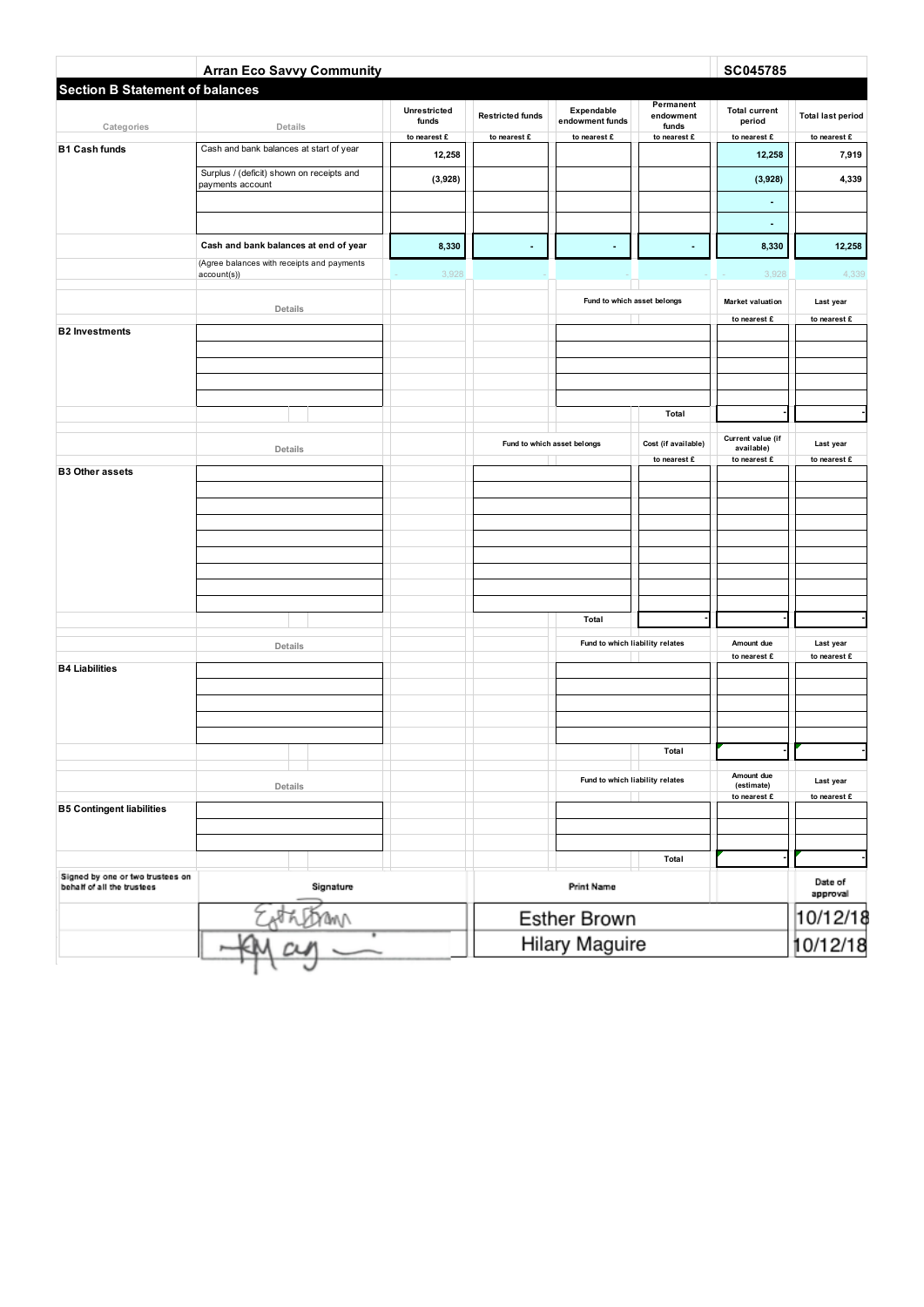|                                                               | <b>Arran Eco Savvy Community</b>                                                                                                                        | SC045785                   |                             |                             |                                                    |  |  |  |
|---------------------------------------------------------------|---------------------------------------------------------------------------------------------------------------------------------------------------------|----------------------------|-----------------------------|-----------------------------|----------------------------------------------------|--|--|--|
| <b>Section C Notes to the Accounts</b>                        |                                                                                                                                                         |                            |                             |                             |                                                    |  |  |  |
| C1 Nature and purpose of funds                                |                                                                                                                                                         |                            |                             |                             |                                                    |  |  |  |
| (may be stated on analysis of<br>funds worksheets)            |                                                                                                                                                         |                            |                             |                             |                                                    |  |  |  |
|                                                               |                                                                                                                                                         |                            |                             |                             |                                                    |  |  |  |
|                                                               |                                                                                                                                                         |                            |                             |                             |                                                    |  |  |  |
|                                                               |                                                                                                                                                         |                            |                             |                             |                                                    |  |  |  |
|                                                               |                                                                                                                                                         |                            |                             |                             |                                                    |  |  |  |
|                                                               |                                                                                                                                                         |                            |                             |                             |                                                    |  |  |  |
|                                                               | Type of activity or project supported                                                                                                                   |                            | Individual /<br>institution | Number of grants<br>made    | £                                                  |  |  |  |
| C <sub>2</sub> Grants                                         | Climate Challenge Fund for local educational project                                                                                                    |                            | <b>CCF</b>                  | 1                           | 52,647                                             |  |  |  |
|                                                               | Arran fills water bottles campaign contribution                                                                                                         |                            | <b>Arran Trust</b>          | 1                           | 200                                                |  |  |  |
|                                                               |                                                                                                                                                         |                            |                             |                             |                                                    |  |  |  |
|                                                               |                                                                                                                                                         |                            |                             | <b>Total</b>                |                                                    |  |  |  |
|                                                               |                                                                                                                                                         |                            |                             |                             | 52,847                                             |  |  |  |
| C3a Trustee remuneration                                      | If no remuneration was paid during the period to any charity trustee or person connected to a trustee<br>cross this box (otherwise complete section 3b) |                            |                             |                             | X                                                  |  |  |  |
|                                                               |                                                                                                                                                         | Authority under which paid |                             |                             | £                                                  |  |  |  |
| C3b Trustee remuneration -                                    |                                                                                                                                                         |                            |                             |                             |                                                    |  |  |  |
| details                                                       |                                                                                                                                                         |                            |                             |                             |                                                    |  |  |  |
|                                                               |                                                                                                                                                         |                            |                             |                             |                                                    |  |  |  |
|                                                               |                                                                                                                                                         |                            |                             |                             |                                                    |  |  |  |
| <b>C4a Trustee expenses</b>                                   | If no expenses were paid to any charity trustee during the period then cross this box (otherwise<br>X<br>complete section 4b)                           |                            |                             |                             |                                                    |  |  |  |
|                                                               | Number of trustees                                                                                                                                      |                            |                             |                             |                                                    |  |  |  |
|                                                               |                                                                                                                                                         |                            |                             |                             | £                                                  |  |  |  |
| C4b Trustee expenses - details                                |                                                                                                                                                         |                            |                             |                             |                                                    |  |  |  |
|                                                               |                                                                                                                                                         |                            |                             |                             |                                                    |  |  |  |
|                                                               |                                                                                                                                                         |                            |                             |                             |                                                    |  |  |  |
|                                                               |                                                                                                                                                         |                            |                             |                             |                                                    |  |  |  |
|                                                               | Nature of relationship                                                                                                                                  |                            | Nature of transaction       | Transaction<br>amount $(E)$ | <b>Balance</b><br>outstanding at<br>period end (£) |  |  |  |
| <b>C5 Transactions with trustees</b><br>and connected persons |                                                                                                                                                         |                            |                             |                             |                                                    |  |  |  |
|                                                               |                                                                                                                                                         |                            |                             |                             |                                                    |  |  |  |
|                                                               |                                                                                                                                                         |                            |                             |                             |                                                    |  |  |  |
|                                                               |                                                                                                                                                         |                            |                             |                             |                                                    |  |  |  |
| <b>C6 Other information</b>                                   |                                                                                                                                                         |                            |                             |                             |                                                    |  |  |  |
|                                                               |                                                                                                                                                         |                            |                             |                             |                                                    |  |  |  |
|                                                               |                                                                                                                                                         |                            |                             |                             |                                                    |  |  |  |
|                                                               |                                                                                                                                                         |                            |                             |                             |                                                    |  |  |  |
|                                                               |                                                                                                                                                         |                            |                             |                             |                                                    |  |  |  |